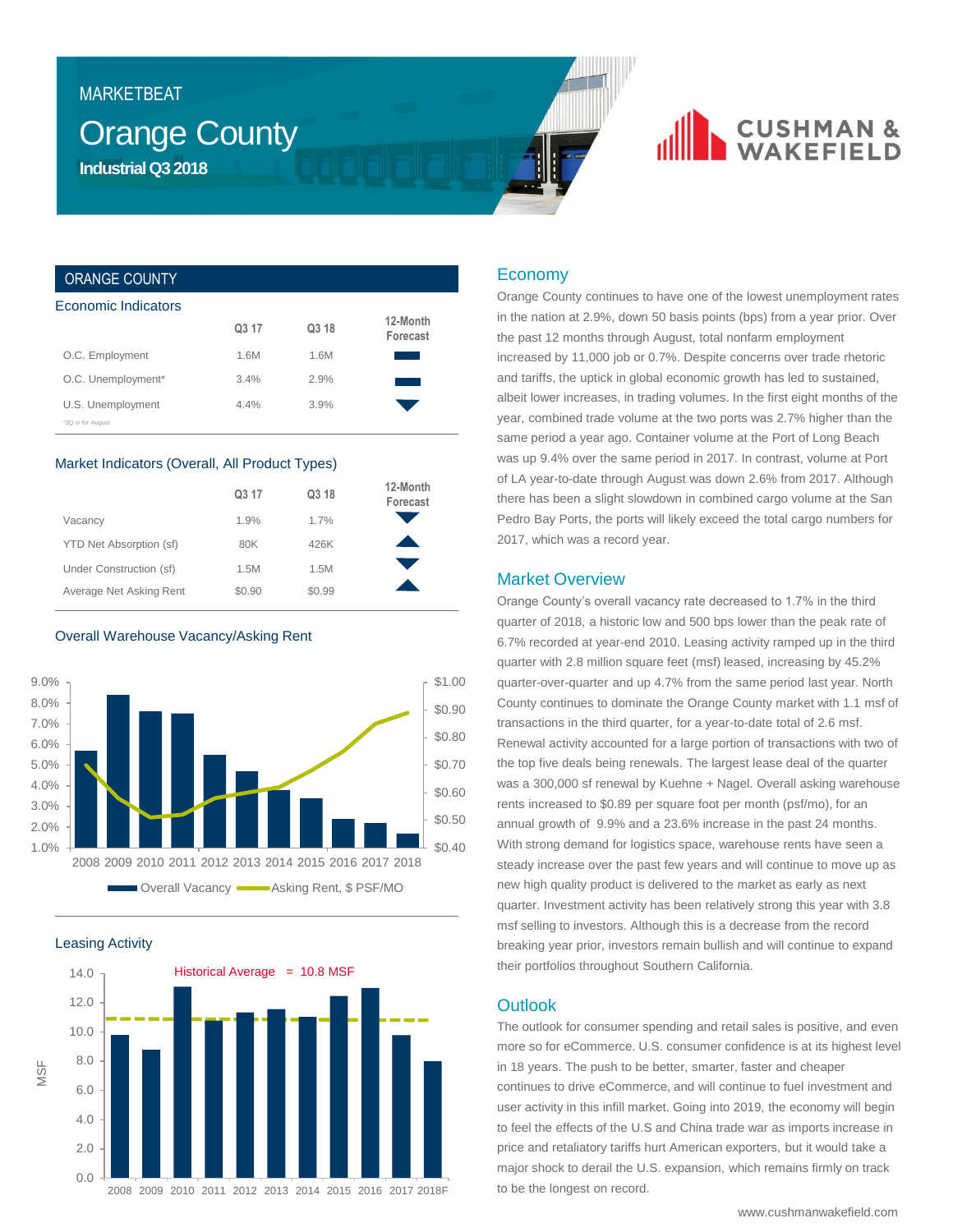## **MARKETBEAT**

## **Orange County**

**Industrial Q3 2018**

# **IN CUSHMAN &**

| <b>SUBMARKET</b>              | <b>TOTAL</b><br><b>BLDGS</b> | <b>INVENTORY</b><br>(SF) | **YTD<br><b>LEASING</b><br><b>ACTIVITY</b><br>(SF) | <b>YTD USER</b><br><b>SALES</b><br><b>ACTIVITY</b><br>(SF) | <b>OVERALL</b><br><b>VACANCY</b><br><b>RATE</b><br>$(\%)$ | <b>YTD NET OVERALL</b><br><b>ABSORPTION</b><br>(SF) | <b>UNDER</b><br><b>CNSTR</b><br>(SF) | <b>YTD</b><br><b>CONSTRUCTION</b><br><b>COMPLETIONS</b><br>(SF) | AVG.<br>$(MF)^*$ | OVERALL OVERALL<br><b>WEIGHTED WEIGHTED WEIGHTED</b><br>AVG.<br>NET RENT NET RENT<br>$(OS)^*$ | <b>OVERALL</b><br>AVG.<br>NET RENT<br>$(W/D)^*$ |
|-------------------------------|------------------------------|--------------------------|----------------------------------------------------|------------------------------------------------------------|-----------------------------------------------------------|-----------------------------------------------------|--------------------------------------|-----------------------------------------------------------------|------------------|-----------------------------------------------------------------------------------------------|-------------------------------------------------|
| Irvine Spectrum               | 514                          | 17,877,004               | 562,794                                            | 15,246                                                     | 3.0%                                                      | $-23,199$                                           | $\mathbf 0$                          | $\mathbf 0$                                                     | \$1.29           | \$1.41                                                                                        | N/A                                             |
| Lake Forest/R.S.M./F. Ranch   | 469                          | 12,182,491               | 362,451                                            | $\mathbb O$                                                | 1.5%                                                      | 38,696                                              | $\mathbf{0}$                         | $\mathbf 0$                                                     | \$0.95           | \$1.13                                                                                        | \$1.26                                          |
| Laguna Hills/Aliso Viejo      | 127                          | 3,810,210                | 23,989                                             | 20,000                                                     | 0.5%                                                      | 12,182                                              | $\mathbb O$                          | $\mathbb O$                                                     | \$1.16           | N/A                                                                                           | N/A                                             |
| Laguna Niguel/Laguna<br>Beach | 28                           | 620,370                  | 2,160                                              | $\mathbf 0$                                                | 1.1%                                                      | $-4,942$                                            | $\mathbf 0$                          | $\theta$                                                        | N/A              | N/A                                                                                           | \$0.95                                          |
| Mission Viejo                 | 45                           | 1,425,392                | 23,057                                             | $\mathbf 0$                                                | 0.8%                                                      | 560                                                 | $\mathbf 0$                          | $\theta$                                                        | \$1.30           | N/A                                                                                           | N/A                                             |
| S.J. Capo/S.Clemente/D.P.     | 141                          | 3,956,534                | 54,980                                             | $\mathbb O$                                                | 1.7%                                                      | $-48,469$                                           | $\theta$                             | $\theta$                                                        | \$1.14           | \$1.10                                                                                        | \$1.15                                          |
| <b>South County</b>           | 1,324                        | 39,872,001               | 1,029,431                                          | 35,246                                                     | 2.0%                                                      | $-25,172$                                           | $\pmb{0}$                            | $\pmb{0}$                                                       | \$1.06           | \$1.27                                                                                        | \$1.20                                          |
| Fountain Valley               | 169                          | 5,080,632                | 63,266                                             | 22,868                                                     | 0.3%                                                      | $-13,344$                                           | $\mathbb O$                          | $\mathbb O$                                                     | \$1.17           | N/A                                                                                           | N/A                                             |
| Tustin                        | 216                          | 8,993,536                | 132,679                                            | 22,957                                                     | 3.8%                                                      | $-36,991$                                           | $\mathbf{0}$                         | $\mathbb O$                                                     | \$0.95           | \$0.93                                                                                        | \$0.80                                          |
| Santa Ana                     | 1,038                        | 33,560,583               | 382,036                                            | 176,665                                                    | 2.6%                                                      | $-54,459$                                           | $\mathbf{0}$                         | $\mathbf 0$                                                     | \$0.79           | N/A                                                                                           | \$0.80                                          |
| Costa Mesa                    | 368                          | 11,843,543               | 415,562                                            | 86,731                                                     | 2.1%                                                      | $-165,770$                                          | 100,233                              | $\theta$                                                        | \$1.53           | \$1.92                                                                                        | \$0.91                                          |
| Newport Beach                 | 48                           | 1,140,564                | $\mathbf 0$                                        | $\mathbb O$                                                | 0.0%                                                      | $\mathbb O$                                         | $\mathbf{0}$                         | $\mathbb O$                                                     | N/A              | N/A                                                                                           | N/A                                             |
| Irvine                        | 646                          | 23,940,144               | 492,874                                            | 246,341                                                    | 3.3%                                                      | 77,100                                              | $\mathbf{0}$                         | $\theta$                                                        | \$1.21           | \$1.78                                                                                        | \$0.83                                          |
| <b>Greater Airport Area</b>   | 2,485                        | 84,559,002               | 1,486,417                                          | 555,520                                                    | 2.7%                                                      | $-193,464$                                          | 100,233                              | $\mathbf{0}$                                                    | \$0.93           | \$1.22                                                                                        | \$0.82                                          |
| Seal Beach                    | 11                           | 906,612                  | $\mathbb O$                                        | $\mathbb O$                                                | 0.0%                                                      | $\mathbb O$                                         | $\theta$                             | $\mathbb O$                                                     | N/A              | N/A                                                                                           | N/A                                             |
| Westminster                   | 85                           | 2,533,365                | 232,278                                            | 102,412                                                    | 2.1%                                                      | $-53,413$                                           | $\mathbb O$                          | $\theta$                                                        | \$0.99           | N/A                                                                                           | N/A                                             |
| Huntington Beach              | 496                          | 13,506,713               | 476,592                                            | 152,805                                                    | 2.3%                                                      | 73,255                                              | $\mathbf{0}$                         | $\mathbf 0$                                                     | \$1.06           | N/A                                                                                           | \$0.98                                          |
| Garden Grove                  | 309                          | 12,115,634               | 335,134                                            | 68,050                                                     | 2.7%                                                      | $-135,184$                                          | $\mathbf{0}$                         | $\theta$                                                        | \$0.95           | N/A                                                                                           | \$0.91                                          |
| Los Alamitos/Stanton          | 148                          | 4,075,193                | 29,632                                             | $\mathbb O$                                                | 0.1%                                                      | $\mathbb O$                                         | $\theta$                             | $\mathbf 0$                                                     | N/A              | \$0.91                                                                                        | N/A                                             |
| Cypress                       | 107                          | 6,336,030                | 71,701                                             | $\mathbf 0$                                                | 0.6%                                                      | $-8,371$                                            | $\theta$                             | $\theta$                                                        | N/A              | \$0.98                                                                                        | N/A                                             |
| La Palma                      | 19                           | 1,969,009                | 186,046                                            | 57,702                                                     | 0.0%                                                      | 75,000                                              | $\mathbf 0$                          | $\mathbb O$                                                     | N/A              | N/A                                                                                           | N/A                                             |
| <b>West County</b>            | 1,175                        | 41,442,556               | 1,331,383                                          | 380,969                                                    | 1.8%                                                      | $-49,113$                                           | $\mathbf{0}$                         | $\pmb{0}$                                                       | \$0.96           | \$0.97                                                                                        | \$0.91                                          |
| Anaheim                       | 1,471                        | 51,763,594               | 1,267,522                                          | 109,482                                                    | 0.8%                                                      | 191,790                                             | 114,659                              | 350,774                                                         | \$1.12           | \$0.98                                                                                        | \$0.89                                          |
| Orange                        | 502                          | 13,969,263               | 277,453                                            | 24,895                                                     | 1.3%                                                      | $-3,097$                                            | $\mathbb O$                          | $\mathbf 0$                                                     | \$1.08           | N/A                                                                                           | \$0.92                                          |
| Fullerton                     | 339                          | 18,867,535               | 248,405                                            | 64,250                                                     | 0.7%                                                      | 231,895                                             | 934,754                              | $\theta$                                                        | N/A              | \$1.04                                                                                        | \$0.95                                          |
| Brea/La Habra                 | 364                          | 13,732,552               | 274,886                                            | 358,110                                                    | 1.1%                                                      | 104,631                                             | $\mathbb O$                          | $\theta$                                                        | \$0.80           | N/A                                                                                           | N/A                                             |
| Placentia/Yorba Linda         | 240                          | 6,783,077                | 150,915                                            | 28,759                                                     | 1.0%                                                      | $-25,682$                                           | 117,695                              | $\mathbb O$                                                     | \$1.04           | \$1.01                                                                                        | \$0.94                                          |
| Buena Park                    | 180                          | 12,854,199               | 353,370                                            | 24,800                                                     | 0.5%                                                      | 194,601                                             | 185,000                              | 195,000                                                         | \$0.80           | \$1.10                                                                                        | \$1.08                                          |
| <b>North County</b>           | 3,096                        | 117,970,220              | 2,572,551                                          | 610,296                                                    | 0.9%                                                      | 694,138                                             | 1,352,108                            | 545,774                                                         | \$1.04           | \$1.02                                                                                        | \$0.92                                          |
| <b>ORANGE COUNTY TOTALS</b>   | 8,080                        | 283,843,779              | 6,419,782                                          | 1,582,031                                                  | 1.7%                                                      | 426,389                                             | 1,452,341                            | 545,774                                                         | \$0.97           | \$1.19                                                                                        | \$0.89                                          |

\*Rental rates reflect asking \$psf/month \*\*Leasing activity does not include renewals. MF = Manufacturing OS = Office Service/Flex W/D = Warehouse/Distribution